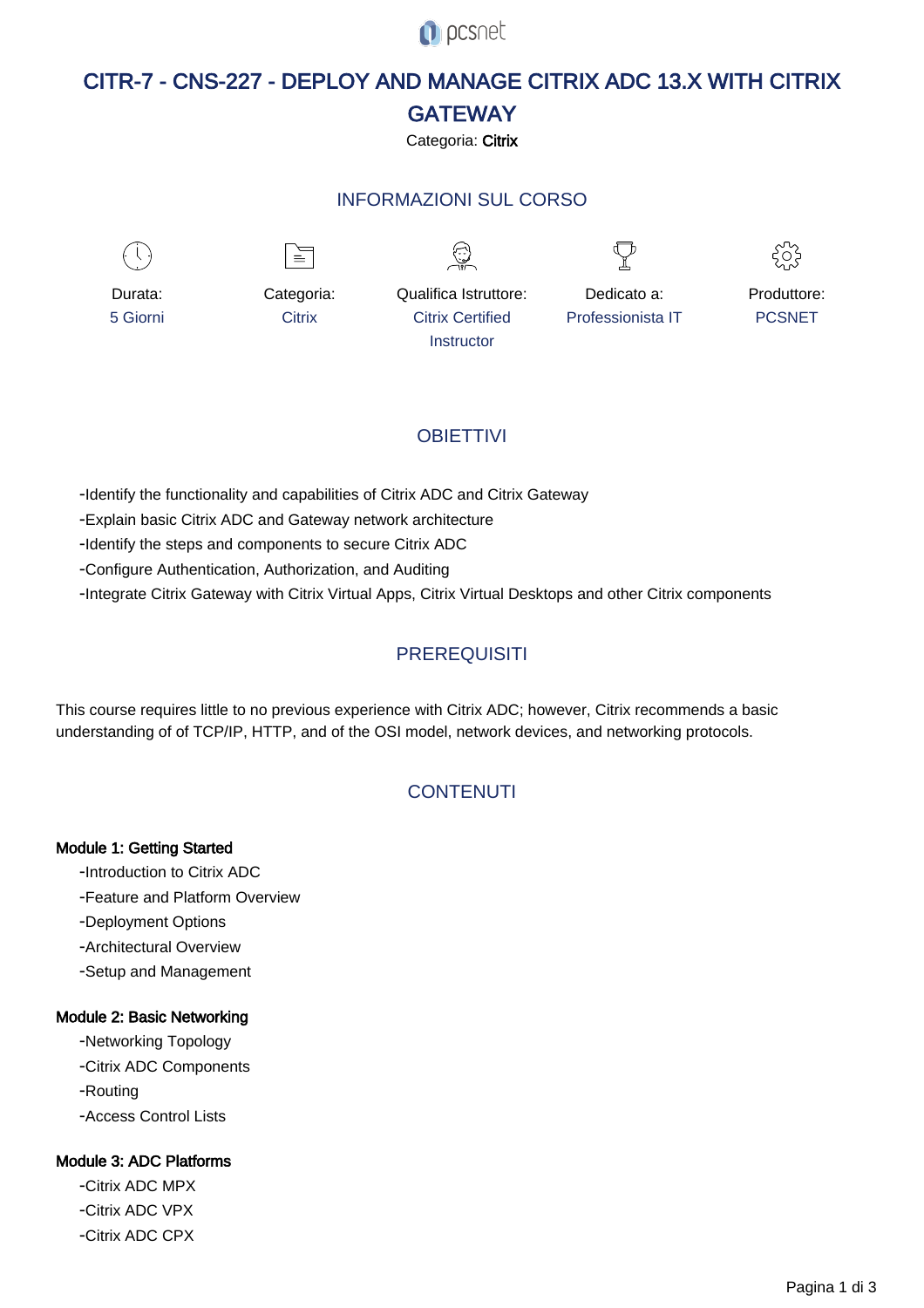

----------------------------------- Citrix ADC SDX Citrix ADC BLX

## Module 4: High Availability

Citrix ADC High Availability

-High Availability Configuration

Managing High Availability

-In Service Software Upgrade

Troubleshooting High Availability

## Module 5: Load balancing

Load Balancing Overview

Load Balancing Methods and Monitors

Load Balancing Traffic Types

Load Balancing Protection

Priority Load Balancing

Load Balancing Troubleshooting

#### Module 6: SSL Offloading

SSL Overview

-SSL Configuration

SSL Offload

Troubleshooting SSL Offload

SSL Vulnerabilities and Protections

#### Module 7: Security

Authentication, Authorization, and Auditing

Configuring External Authentication

Admin Partitions

#### Module 8: Monitoring and Troubleshooting

Citrix ADC Logging

Monitoring with SNMP

Reporting and Diagnostics

AppFlow Functions

Citrix Application Delivery Management

Troubleshooting

#### Module 9: Citrix Gateway

-Introduction to Citrix Gateway

Advantages and Utilities of Citrix Gateway

Citrix Gateway Configuration

Common Deployments

#### Module 10: AppExpert Expressions

-Introduction to AppExpert Policies

Default Policies

Explore Citrix ADC Gateway Policies

Policy Bind Points